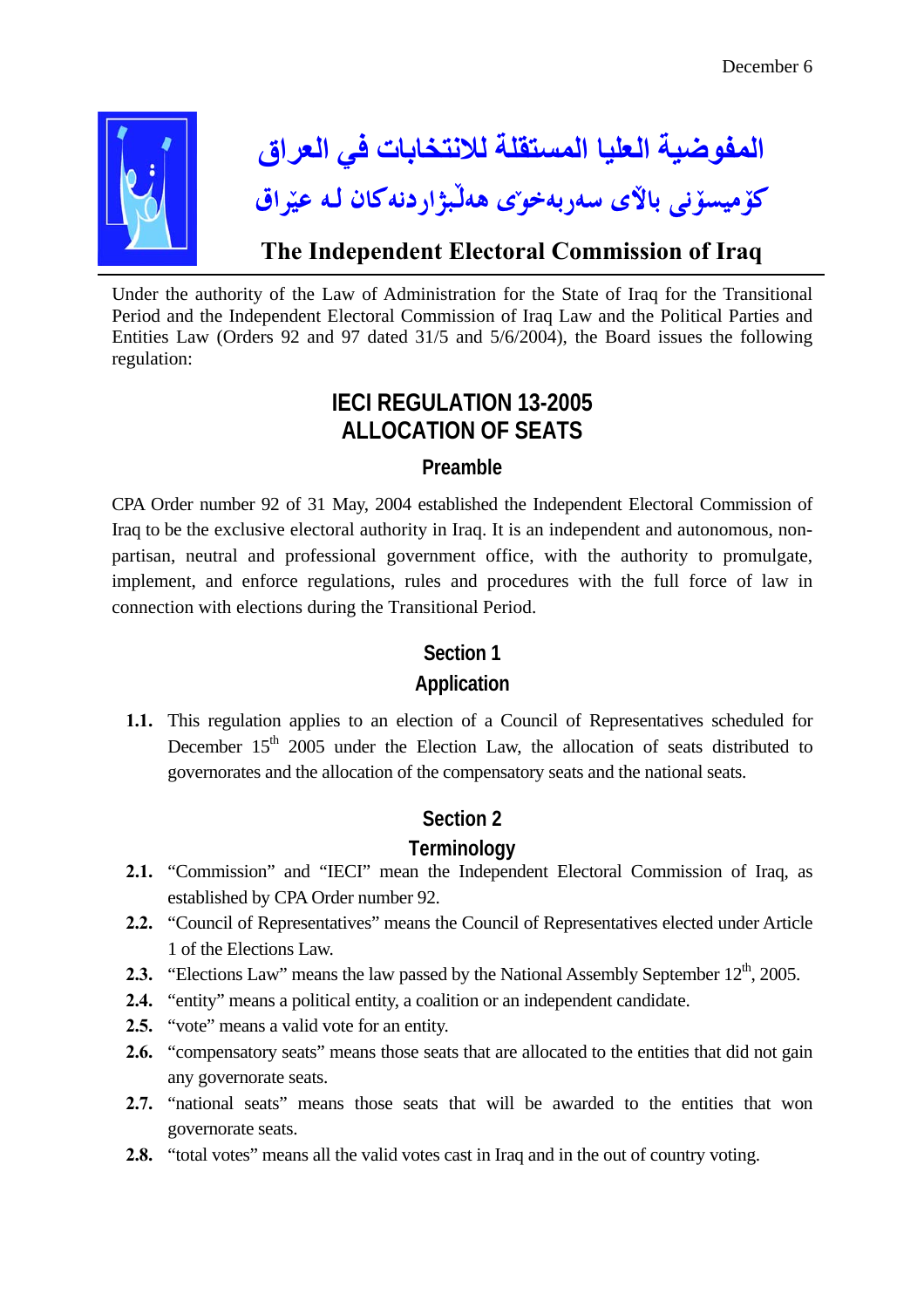# **Section 3**

## **Distribution of Seats to Governorates**

- **3.1.** Of the 275 seats in the Council, the Elections Law provides that 230 shall be distributed to the governorates and 45 shall be compensatory and national seats.
- **3.2.** The seats distributed to each governorates are in proportion to the number of registered voters in the governorate, based on the public food distribution card database used for the January  $30<sup>th</sup>$ , 2005 election; as following:
	- **3.2.1.** The total number of the voters listed in the voter registration list is divided by the total number of the seats allocated to the governorates, and the result is called the "national quota".
	- **3.2.2.** The number of registered voters in the governorate is divided by the national quota. This results in a number which is a whole number and a remainder of less than one. Every governorate is given seats equal to the whole number.
	- **3.2.3.** Any seats that are not distributed after the previous step are distributed to the governorates that have the highest remainders one after another until all the seats are allocated.

## **Section 4**

## **Allocation of Seats from Governorate Votes to Political Entities**

- **4.1.** The seats distributed to each governorate are allocated to entities by the following steps:
	- **1.** The total number of votes in the governorate is divided by the total number of seats distributed to the governorate to obtain a "governorate quota."
	- **2.** The number of votes obtained by each entity is divided by the governorate quota. This results in a number which is a whole number and a remainder of less than one. The entity is allocated seats equal to the whole number.
	- **3.** If any of the seats remain unallocated after step 2, they are allocated to the entities with the largest remainders, one by one, until all seats distributed to the governorate have been allocated.
	- **4.** If an entity has been allocated more seats than there are candidates on its list, it is allocated only the number of candidates on the list. Then, a new governorate quota is calculated by deducting the seats allocated to and the votes won by that entity from the totals referred to in step 1 and dividing the resulting number of votes by the resulting number of seats. Steps 2 to 4 are then repeated until all the seats distributed to the governorate have been allocated to entities.

# **Section 5**

## **Awarding Seats from Governorate Votes to Candidates**

- **5.1.** Seats allocated to an entity under section 4 shall be awarded to candidates from the entity's certified list for that governorate, in the order in which they appear on the list.
- **5.2.** A candidate awarded a seat under section 5.1 may not refuse it nor resign it before becoming a member of the Council.
- **5.3.** If a candidate on an entity's list certified by IECI who is to be awarded a seat has died or become permanently incapacitated or disqualified, the candidate's place shall be taken by the next candidate on the entity's list, but if the candidate to be replaced was a woman, the place shall be taken by the next woman on the list unless no woman remains on the list. This also applies to awarding the compensatory and national seats.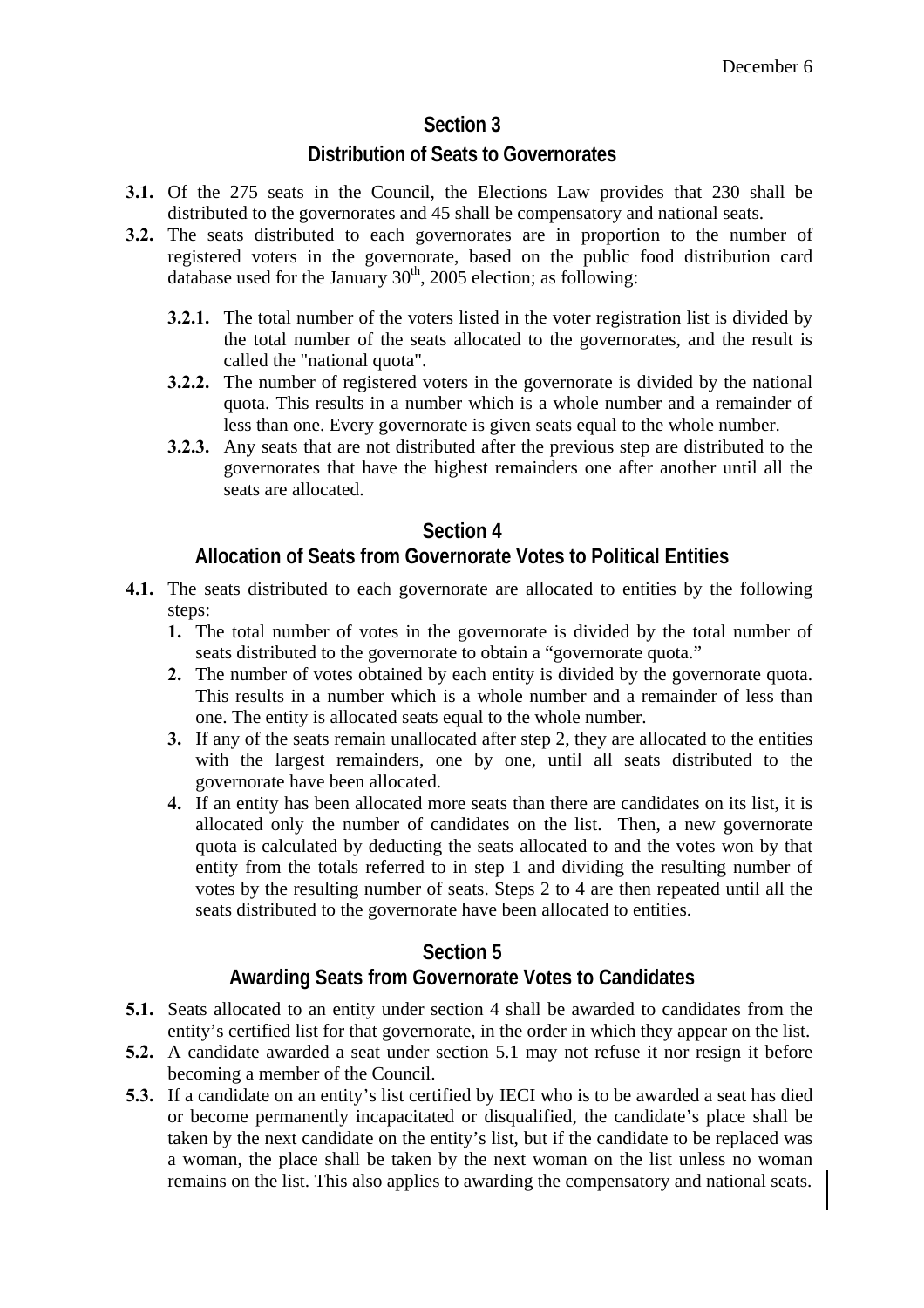# **Section 6**

#### **Allocation of Compensatory and National Seats to Entities**

- **6.1.** Every entity that was not allocated any seats in the governorates but that won a number of votes equal to or higher than the national threshold calculated under section 6.1.1, is allocated seats from the 45 compensatory and national seats by the following steps:
	- **1.** The total number of votes cast in the election in Iraq is divided by the total number of seats in the Council (275). The result is called the "national threshold".
	- **2.** The number of votes for each such entity is divided by the national threshold to give a whole number plus a remainder of less than one.
	- **3.** Each entity is allocated a number of compensatory seats equal to the whole number.

If the steps (1 to 3) resulted in distributing more than (45) seats to the entities, then the quotient for each entity, being the number of votes for each seat awarded to the entity will be calculated then seats will be withdrawn from entities that have lowest quotient one after another, but the last seat will not be withdrawn from any entity before insuring that every entity has at least one seat, and time a seat is taken away from an entity, a new quotient for the entity will be calculated. This process will be continued until the number of the awarded compensatory seats is reduced to 45 seats.

- **6.2.** The remainder of the 45 seats that have not been allocated under section 6.1 are referred to as "national seats". They are allocated to the entities that were allocated one or more seats in the governorates, excluding individual candidates, based on the ratio of the votes of the entity to the total votes.
- **6.3.** The allocation referred to in section 6.2 is carried out by the following steps:
	- **1.** The total votes of the entities mentioned in 6.2 is divided by the number of the national seats, and the result is called the "national quota".
	- **2.** The total number of the votes cast for each entity is divided by the national quota, resulting in a number which is a whole number and a remainder of less than one.
	- **3.** Every entity is allocated a number of national seats equal to the whole number calculated for it under step (2).
	- **4.** If any national seats remain unallocated after step (3), they are allocated to the entities with the largest remainders, one by one, until all national seats have been allocated.

#### **Section 7**

# **Lists of Candidates for Compensatory and National Seats**

- **7.1.** IECI shall post on a notice board at the national head office in Baghdad:
	- 7.1.1. The number of seats allocated to each entity under section 4.
	- 7.1.2. The candidates to whom seats have been awarded under section 5.
	- 7.1.3. The number of compensatory and national seats allocated to each entity under section 6.
- **7.2.** Within 48 hours after the information is posted under section 7.1 every entity entitled to any compensatory or national seats shall deliver to IECI a final list in writing of sufficient candidates to fill all the compensatory and national seats allocated to it.
- **7.3.** The information posted under section 7.1 will not be notified or delivered directly to the entities and every entity is responsible for obtaining it from the tally centre at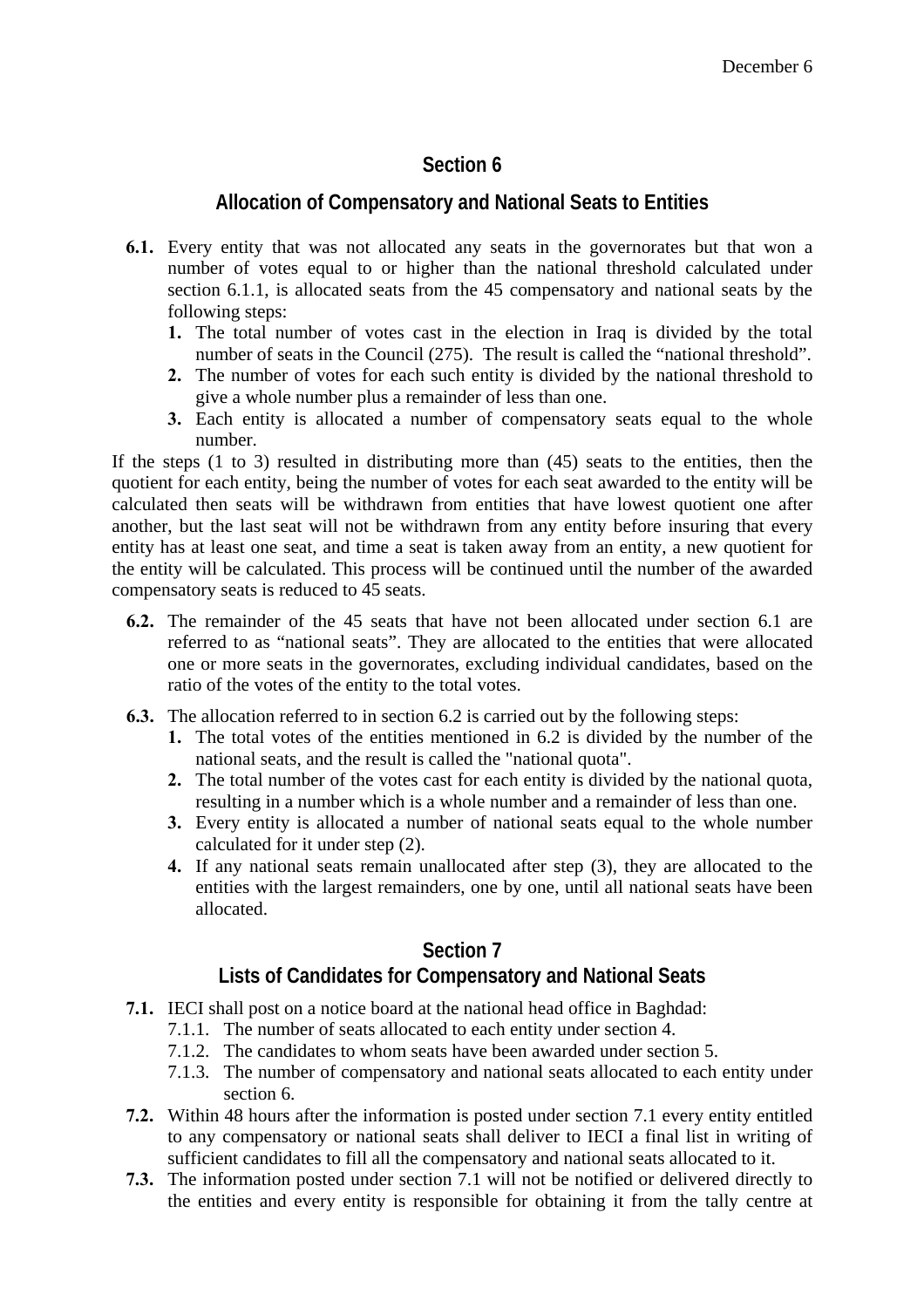IECI. The information may also be published on the website or in the media, but the 48 hours nevertheless runs from the time it is posted at the tally centre.

- **7.4.** According to the Election Law a candidate for a compensatory or national seat must:
	- 7.4.1. be a qualified candidate under the Elections Law.
	- 7.4.2. be on a list certified for a governorate under IECI regulations.
	- 7.4.3. not have been awarded a seat under section 4.
- **7.5.** Every list must comply with the requirement in Article 11 of the Elections Law that no fewer than one out of the first three candidates on the list must be a woman, no fewer than two of the first six candidates must be a woman, and so on until the end of the list.
- **7.6.** The list must state the governorate for which the candidate was certified under IECI Regulation 9-2005.
- **7.7**. An entity may not withdraw or change a list submitted under section 7.2, unless IECI orders the entity to change it to comply with the Elections Law or this regulation, in which case the entity must submit the changed list to IECI within the 48 hour deadline set in section 7.2, or by a later time not exceeding 2 hours after that deadline, as ordered by IECI.
- **7.8.** IECI shall certify a list that is submitted if it complies with the Elections Law and this regulation.

#### **Section 8**

#### **Awarding Compensatory and National Seats to Candidates**

- **8.1.** Seats allocated to an entity under section 6 are then awarded to candidates from the entity's certified list of candidates for compensatory and national seats in the same order as they appear on the list.
- **8.2.** A candidate awarded a seat under section 8.1 may not refuse it nor resign it before becoming a member of the Council.
- **8.3.** If a political entity won one or more compensatory or national seats according to section 6, and did not submit a list of candidates to occupy those seats within the deadline mentioned in 7.2, or the list the political entity submitted contains less candidates than the seats the entity won, the rest of the remaining compensatory and national seats will be allocated to the candidates of that entity who where accredited in the governorates according to IECI Regulation 9-2005, after excluding the candidates who won seats according to section 5, by the following steps:
	- **1.** In each governorate in which the entity participated in the election the number of the votes the entity obtained is divided by double the number of seats the entity won plus one and the result is called the quotient of the entity in such governorate. In the case of an entity that did not win any seats in the governorate level the quotient is the number of the votes cast for that entity.
	- **2.** For each entity, the quotients are ranked from the highest to the lowest, and a tie is determined by drawing lots.
	- **3.** The first seat allocated to the entity is awarded to the highest candidate remaining on the entity's list in the governorate where the entity has the highest quotient. As soon as a seat is allocated to an entity in the governorate a new quotient for the entity is calculated as described in step 1 after adding one seat to the seats that entity won in that governorate.**.**
	- **4.** If an entity is allocated more seats than the candidates on the list of candidates of that entity, then the entity is awarded seats equal to the number of the candidates on the list. Then new quotients are calculated as described in step 1, after deleting